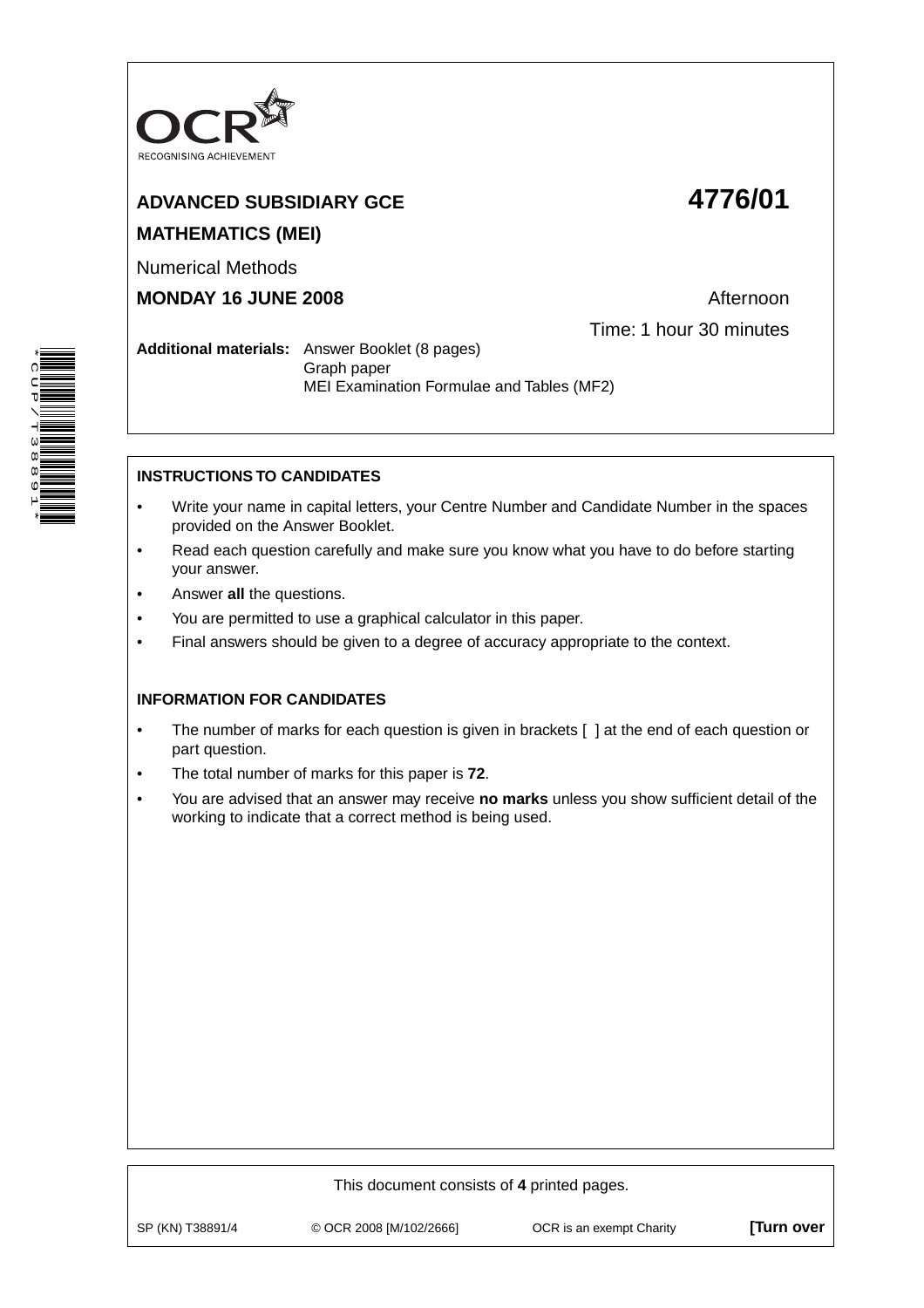#### **Section A** (36 marks)

**1** The equation  $f(x) = 0$  is known to have a single root in the interval (3, 3.5). Given that  $f(3) = 0.5$  and  $f(3.5) = -0.8$ , estimate the root using linear interpolation.

State the maximum possible error in this estimate. [6]

**2** The function  $f(x)$  has the values shown in the table. The value of  $k$  is to be determined.

| f(x) |  |  |  |
|------|--|--|--|

Use a difference table to obtain the value of  $k$ , assuming that  $f(x)$  is a cubic. [6]

**3** The function  $f(x) = \sqrt{1 + 3^x}$  is to be differentiated numerically.

Use the central difference method with  $h = 0.2$  to estimate the derivative at  $x = 2$ . Obtain further estimates with  $h = 0.1$  and  $h = 0.05$ .

 By considering the differences between successive estimates, find the value of the derivative to an accuracy of 3 decimal places. [8]

**4** Show that a Newton-Raphson iteration to find the cube root of 25 is

$$
x_{r+1} = x_r - \frac{x_r^3 - 25}{3x_r^2}.
$$

Perform three steps of this iteration, beginning with  $x_0 = 4$ . Show, by considering the differences between successive iterates, that the convergence is faster than first order. between successive iterates, that the convergence is faster than first order.

- **5** (i) Find sin 86° sin 85° to the accuracy given by your calculator. [1]
	- **(ii)** A simple spreadsheet works to an accuracy of 6 significant figures. All intermediate answers used in calculations are rounded to 6 significant figures.

Write down the values of sin 86° and sin 85° as given by this spreadsheet. Hence find the value the spreadsheet gives for  $\sin 86^\circ - \sin 85^\circ$ . [3]

- (iii) You are now *given* that  $\sin 86^\circ \sin 85^\circ = 2 \cos 85.5^\circ \sin 0.5^\circ$ . Find the value the spreadsheet gives for this expression. [2]
- **(iv)** Use your working from parts **(ii)** and **(iii)** to explain how two expressions that are mathematically identical can nevertheless evaluate differently. [2]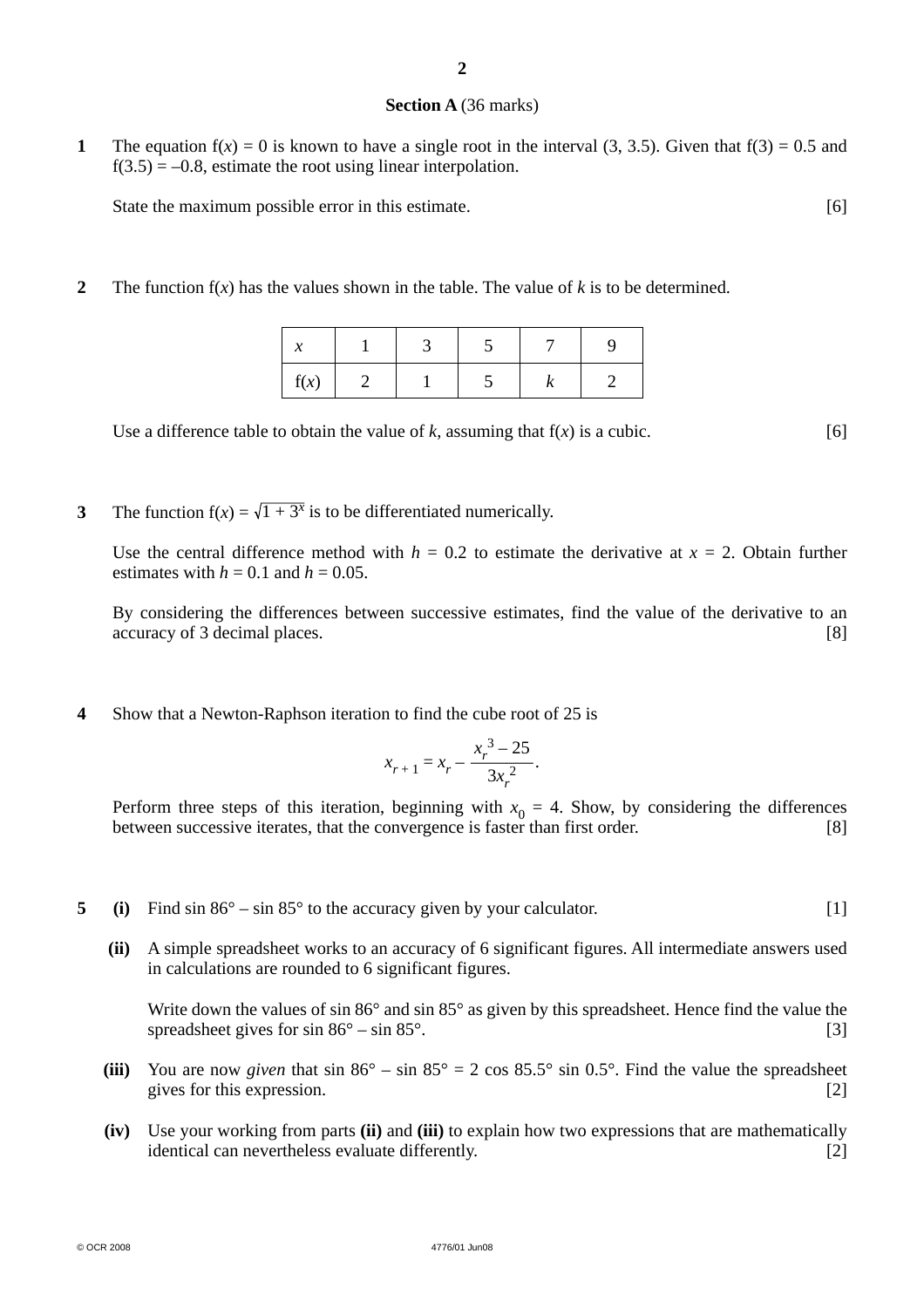#### **Section B** (36 marks)

- **6** The integral  $\int_1$ 3  $1 + \sin x \, dx$ , where *x* is in radians, is to be evaluated numerically.
	- **(i)** Copy and complete the following table. [7]

|     | Mid-point rule estimate | Trapezium rule estimate |
|-----|-------------------------|-------------------------|
|     | $M_1 = 2.763547$        | $T_1 =$                 |
|     | $M_2 =$                 | $T_2 =$                 |
| 0.5 | $M_A =$                 |                         |

 **(ii)** Show that the differences between successive mid-point rule estimates reduce by a factor of about 4.

State a result about the differences between successive trapezium rule estimates. [4]

- (iii) Now let  $S_1 = \frac{1}{3}(2M_1 + T_1)$ , with  $S_2$  and  $S_4$  defined similarly. Calculate  $S_1$ ,  $S_2$ ,  $S_4$  and the differences  $S_2 - S_1$ ,  $S_4 - S_2$ . By considering these differences, give the value of the integral to the accuracy that appears justified. [7] value of the integral to the accuracy that appears justified.
- **7** The equation  $x^2 = 4 + \frac{1}{x}$  has three roots.
	- **(i)** Show graphically that the equation has exactly one root for  $x > 0$ . Find the integer *a* such that this positive root lies in the interval  $(a, a + 1)$ .

Use the fixed-point iteration

$$
x_{r+1} = \sqrt{\left(4 + \frac{1}{x_r}\right)}\tag{*}
$$

to determine the positive root correct to 4 decimal places. [7]

 **(ii)** The equation also has two negative roots. Without doing any calculations, explain why the iteration (\*) cannot be used to find these negative roots.

Use the fixed-point iteration

$$
x_{r+1} = -\sqrt{\left(4 + \frac{1}{x_r}\right)}\tag{**}
$$

to find a negative root near to  $x = -2$  correct to 4 decimal places. [5]

**(iii)** The third root of the equation lies in the interval  $(-1, 0)$ . Show that the iteration  $(**)$  used in part **(ii)** will not converge to this third root. Use another fixed point iteration to find the third root correct to 4 decimal places. [6]